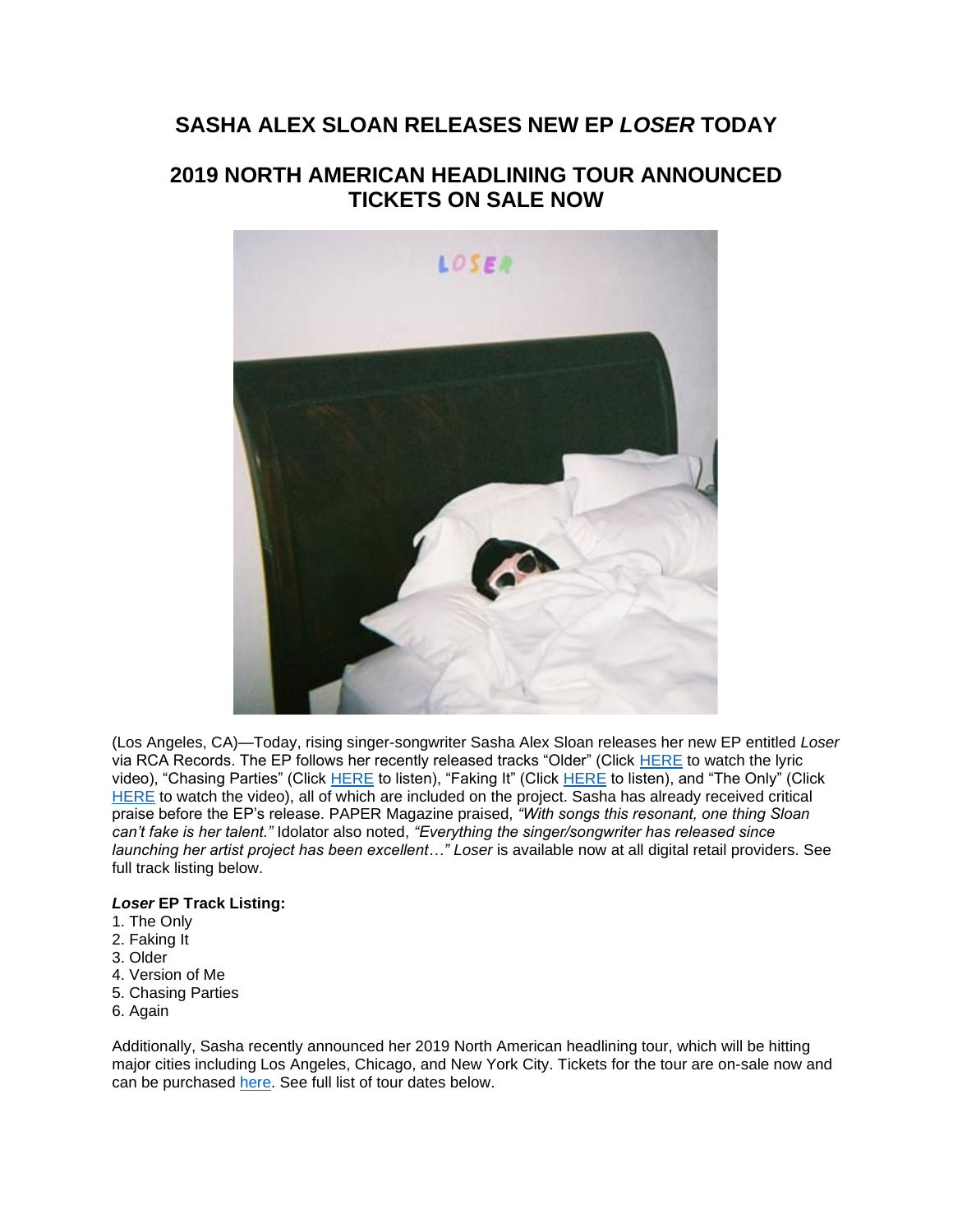| <b>Tour Dates</b> |      |                                      |                   |
|-------------------|------|--------------------------------------|-------------------|
| <b>SAT</b>        | 3/16 | Holocene                             | Portland, OR      |
| <b>SUN</b>        | 3/17 | The Crocodile                        | Seattle, WA       |
| <b>TUE</b>        | 3/19 | <b>Rickshaw Stop</b>                 | San Francisco, CA |
| WED               | 3/20 | Troubadour                           | Los Angeles, CA   |
| <b>SAT</b>        | 3/23 | Larimer Lounge                       | Denver, CO        |
| <b>TUE</b>        | 3/26 | Schubas Tavern                       | Chicago, IL       |
| WED               | 3/27 | The Velvet Underground               | Toronto, ON       |
| FRI               | 3/29 | Songbyrd                             | Washington, D.C.  |
| <b>SAT</b>        | 3/30 | <b>Bowery Ballroom</b>               | New York, NY      |
| <b>TUE</b>        | 4/2  | Aisle 5                              | Atlanta, GA       |
| WED               | 4/3  | The High Watt                        | Nashville, TN     |
| FRI               | 4/5  | House of Blues - Bronze Peacock Room | Houston, TX       |
| SAT               | 4/6  | House of Blues - Cambridge Room      | Dallas, TX        |

### **About Sasha Alex Sloan**

After emerging last fall writing and appearing on several high-profile collaborations, Sasha Alex Sloan released her debut single "Ready Yet" (Click [HERE](https://emea01.safelinks.protection.outlook.com/?url=https%3A%2F%2Fwww.youtube.com%2Fwatch%3Fv%3DV4KfKUCJyNg&data=02%7C01%7Cmichelle.nemeroff%40rcarecords.com%7C92f5ef3e70e4490111ca08d648c69037%7Cf0aff3b791a54aaeaf71c63e1dda2049%7C0%7C0%7C636776414996050834&sdata=e91Fwq2F2Vb%2BKGP7CiMVgwikWzGtDt4Dn9owF44QNmQ%3D&reserved=0) to watch the music video), which has amassed over 16 million streams on Spotify alone. Since then, she has established herself as an artist to watch as she continues to release emotionally-rich, left-of-center pop. "Normal," her first release of 2018, has been heralded by Billboard as a *"catchy introvert anthem,"* and CLASH praised about the track, *"That fusion of light and shade has rarely been so powerful, with 'Normal' tapping into that alienated adolescence who exists inside each and every one of us...'Normal' finds Sasha Alex Sloan casually stating her brilliance."* Both "Ready Yet" and "Normal" are among the six tracks featured on Sasha's debut ep, *sad girl*, which is out now.